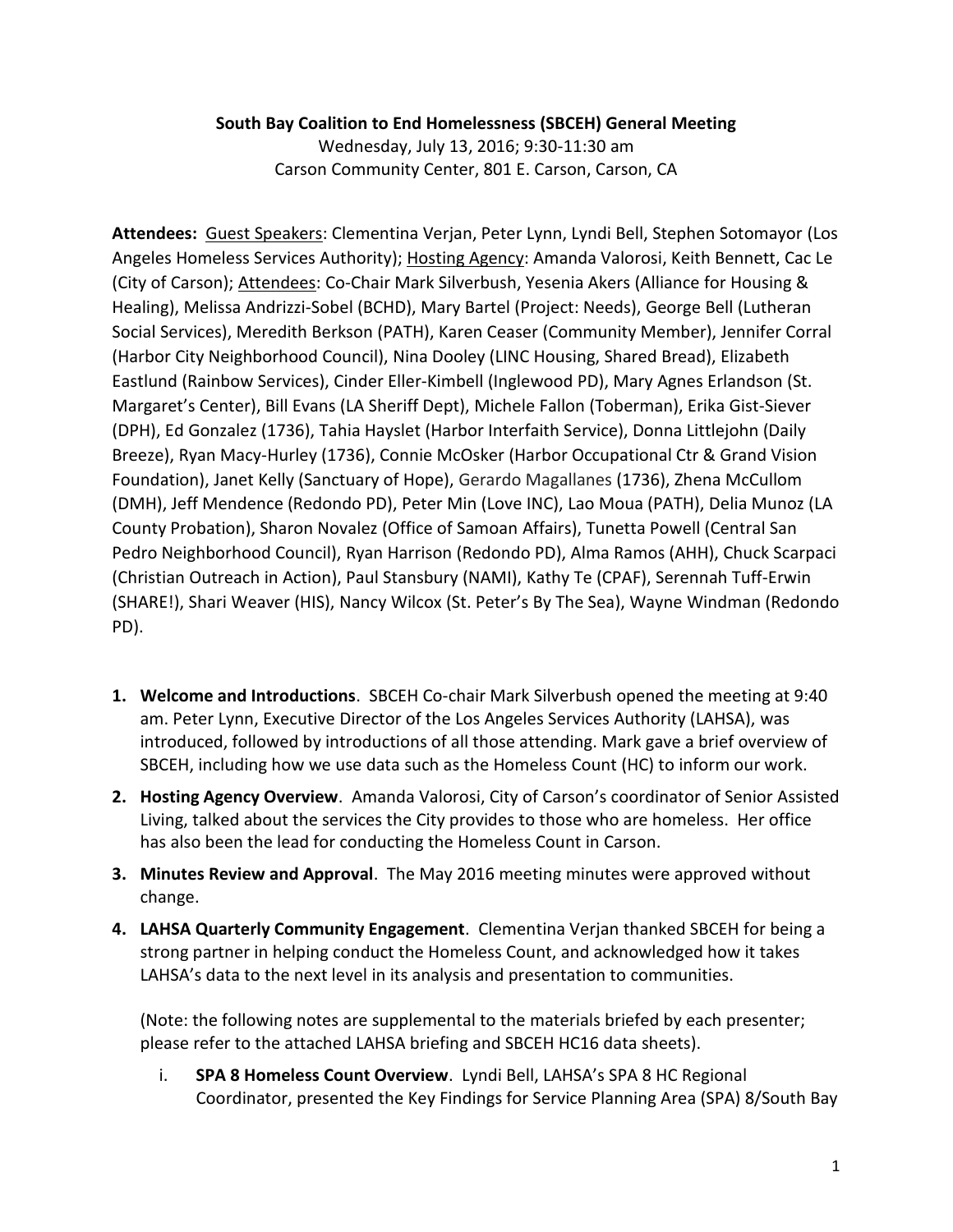results. 475 SPA 8 volunteers participated the night of the Street Count. Demographic statistics were based on 5,000 completed surveys of unsheltered persons experiencing homelessness; information on those staying in shelters was pulled from the HMIS database.

ii. **SPA 8 City-Level Opt-In Overview**. Nancy Wilcox, co-chair of SBCEH, explained how it took LAHSA's detailed census tract-level data and generated the Coalition's HC16 data sheets.

She first went over the SPA-Level and SPA 8 Trends information sheets.

- The SPA Level sheet enumerates the number of persons found homeless for each South Bay city or unincorporated area. She cautioned against summing each category and then comparing it with the SPA-level findings reported by LAHSA; they do not always align because of rounding errors that occurred during the extrapolation process. For example, for each car found during the Street Count, it was multiplied by the factor representing the average number of persons living in this type of vehicle (this particular multiplier is 1.48).
- The Trends data sheet compares key factors from the last three Counts. There was a large percentage increase of people living in vehicles as compared to those on the streets or in shelters. It also shows the number of families experiencing homelessness has gone down over this time period. For the Special Populations – Veterans and Chronic Homeless – both saw a dramatic increase from 2013 to 2015, but then saw this trend decrease as resources and the national priorities for them were substantially stepped up; this shows we know how to solve homelessness given we have enough fiscal resources.

Before moving on to each city-level data sheet, Nancy gave this background:

- She encouraged people to understand what homelessness looks like throughout the entire region because those experiencing homelessness often cross city boundaries.
- For HC16, LAHSA changed the census tracts used from previous years from the 2000 to 2010 set. This caused the assignment of certain shelters to move from one community to a different one.
- While the numbers of people staying in shelters located within each city is provided, people should focus on the *un*sheltered population because people throughout the SPA can use any shelter so that number does not reflect how many were experiencing homelessness in that community before they sought this type of temporary housing.
- Each sheet has at least a one-Count "look back." Because we covered 100% of the tracts for two consecutive Counts (2015 and 2016), it gives us a solid basis for comparing homelessness throughout SPA 8. For 11 cities or neighborhoods, we also provided the 2013 HC data.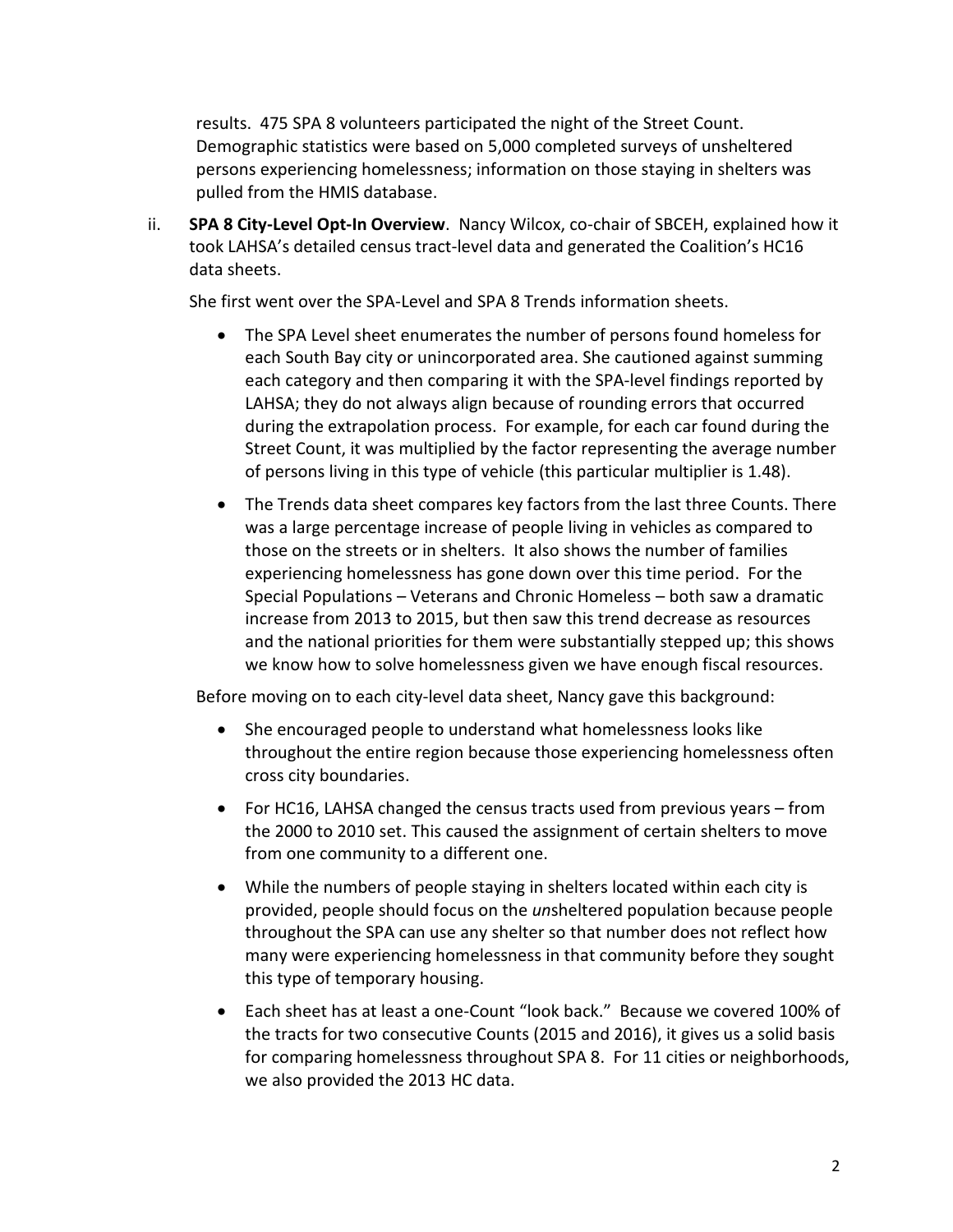- All of these data sheets will be available on our website, <www.sbceh.org/homeless-count-2016.html>
- iii. **SPA 8 Coordinated Entry System (CES) and Homeless Family Solutions System (HFSS) Outcomes Report.** Shari Weaver, from SPA 8's collaborative CES and HFSS lead organization Harbor Interfaith Services, reported on the number of persons housed during the 2016 fiscal year that just ended for these County programs (from July 1, 2015 through June 30, 2016):
	- CES: 730 unique assessments were completed; 258 were placed into permanent housing including 89 chronic Veterans and 12 non-chronic Veterans.
	- Rapid Re-housing: 36 individuals and 4 Veterans were placed since January 2016 using this intervention (the City of Los Angeles funding flowed through CES).
	- HFSS: 639 were served, with 175 families placed into permanent housing.
- iv. **LAHSA** *Ad Hoc* **Governance Update**. Stephen Sotomayor, LAHSA's Senior Policy and Legislative Analyst, gave this presentation.
	- In order to meet HUD compliance, the LA Continuum of Care (CoC) has to modify its governance structure. It currently is overseen by a 10-person Commission (5 appointed from the County of LA, 5 from the City of LA), with community representation from the advisory Coordinating Council (2 elected representatives from each SPA). Concerns were raised at the loss of community and agency input with the new governance structure - especially at a time when the stakes are higher with HUD funding. Ensuring underserved areas such as SPA 8 was also expressed (LAHSA does give 5 bonus points to these regions during grant application evaluations).
	- The establishment of the Regional Homeless Advisory Council (RHAC) was approved by the LAHSA Commission. This new body will have 13-15 people representing a range of stakeholders. The timeline to select RHAC members is around November, but the formal process has not been developed. Clementina suggested all process questions be raised through our SPA 8 Coordinating Council representatives, Tahia Hayslet and Elizabeth Eastlund.
- v. **HUD CoC Competition**. Peter Lynn discussed the following:
	- HUD has been shifting away from funding transitional housing (TH) programs in favor of permanent supportive housing (PSH). In last year's HUD "SuperNOFA" competition, it was extremely competitive so LAHSA felt our continuum's application had to comply with HUD's priority; several TH programs were cut at that time. For this year's NOFA, 7% of our funding is at risk, or in the "Tier 2" lower priority.